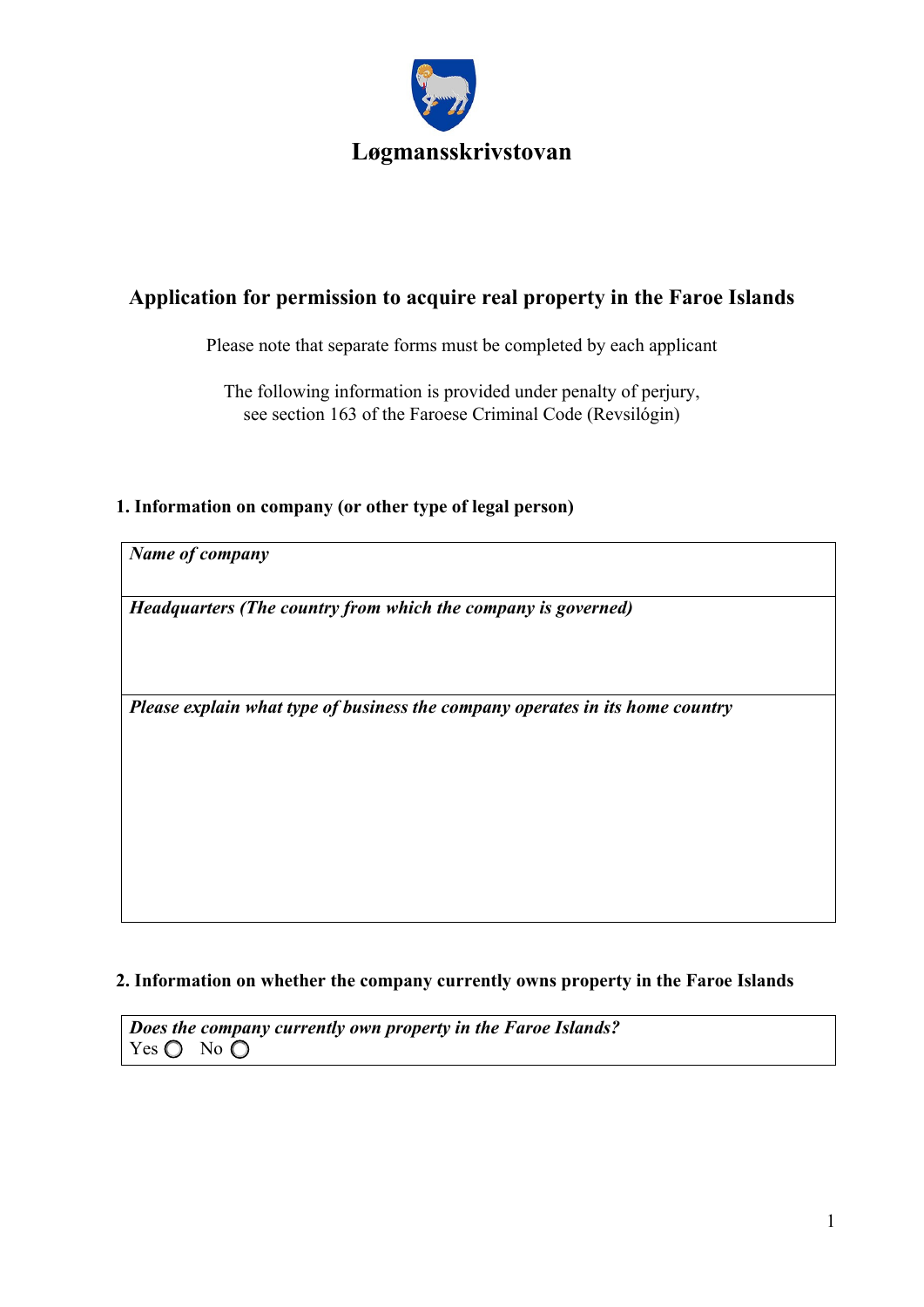

*If yes, please note the address/addresses or cadastral number of the property/properties you own* 

### **3. Intended use**

| Please explain the type of business the company operates or intends to operate in the |  |
|---------------------------------------------------------------------------------------|--|
| <b>Faroe Islands</b>                                                                  |  |

*Please explain the connection between the business in the home country and the business the company operates/intends to operate in the Faroe Islands* 

*Please explain how the property is needed for the business in the Faroe Islands*